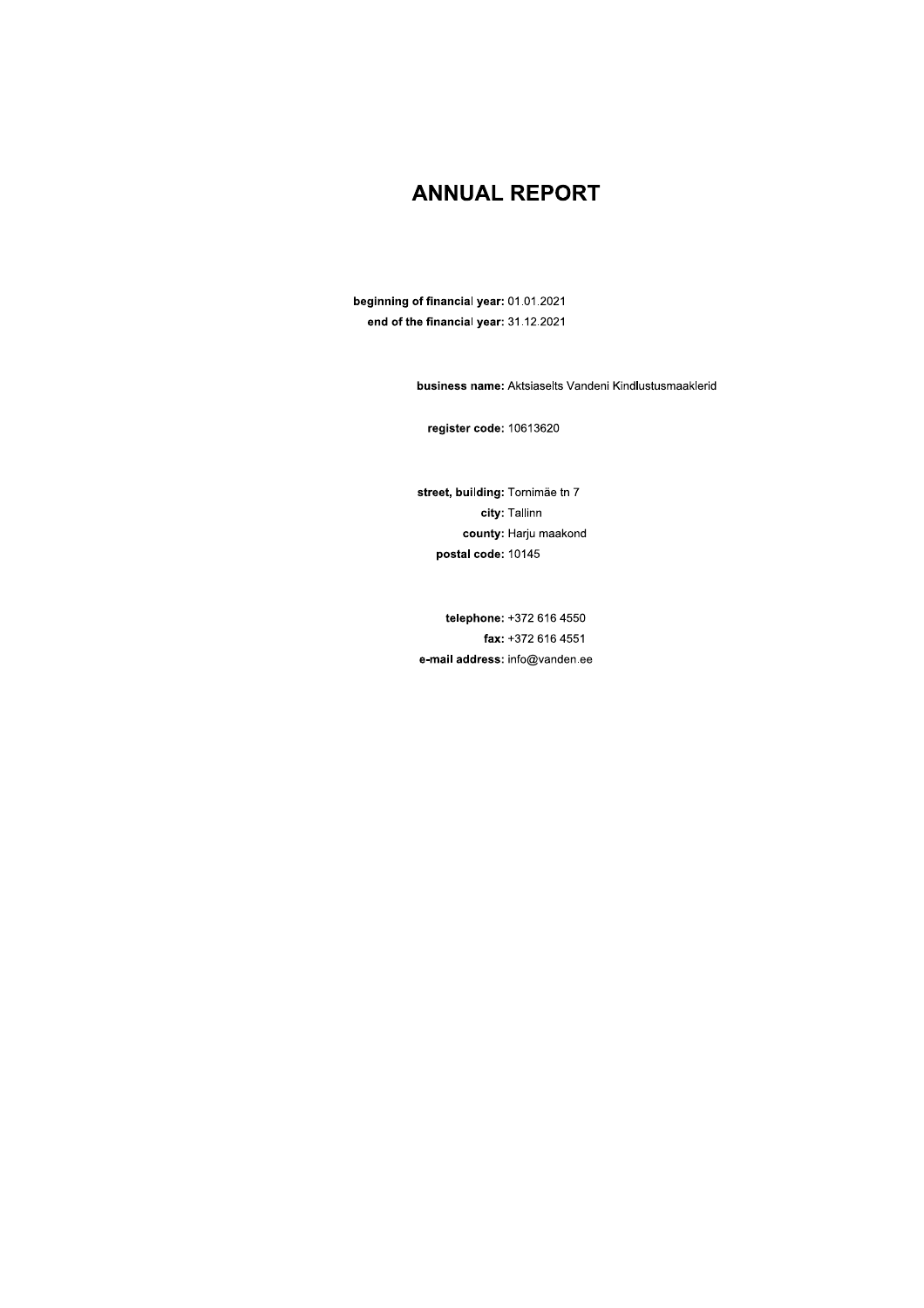## **Table of contents**

| <b>Management report</b>                    |    |  |
|---------------------------------------------|----|--|
| The annual accounts                         | 4  |  |
| <b>Statement of financial position</b>      | 4  |  |
| Income statement                            | 5  |  |
| <b>Notes</b>                                | 6  |  |
| <b>Note 1 Accounting policies</b>           | 6  |  |
| Note 2 Cash and cash equivalents            | 7  |  |
| <b>Note 3 Current financial investments</b> | 8  |  |
| Note 4 Tax prepayments and liabilities      | 8  |  |
| Note 5 Loan receivables                     | 9  |  |
| Note 6 Other receivables                    | 9  |  |
| Note 7 Long-term financial investments      | 10 |  |
| Note 8 Net sales                            | 10 |  |
| Note 9 Labor expense                        | 11 |  |
| Note 10 Related parties                     |    |  |
| <b>Signatures</b>                           | 13 |  |
| Sworn auditor's report                      |    |  |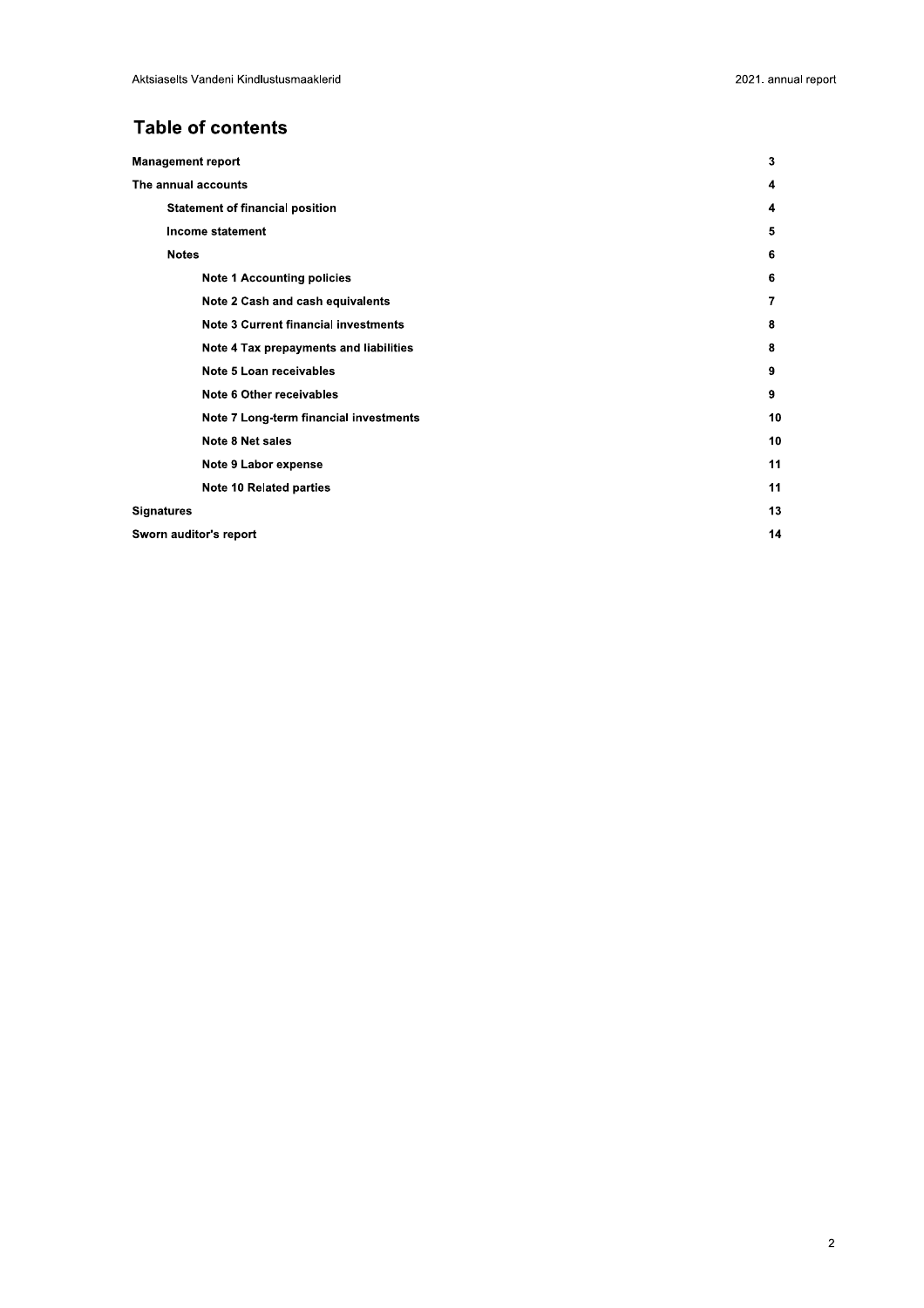### **Management report**

AS Vandeni Kindlustusmaaklerid is an independent and internationally active specialised insurance broker established in 1999 and it has become one of the most innovative insurance and reinsurance brokers in Estonia. From June 2009 the company has the rights to provide cross-boarder services. As an international insurance broker we have directed more than 80% of agreements fitted to the interests of our customers abroad. We have corporate customers in England, Finland, Latvia, Lithuania and elsewhere. Our areas of activity include insurance, reinsurance and special programmes, as well as developing complex solutions for corporate customers. We specialise in several insurance areas, where our professionals, based on their extensive knowledge and experience, offer outstanding insurance and risk management solutions. In our activities we commit to offering the best services from consultation and risk placement to technical wording and dealing with claims. A client can be sure that we shall act only in the interests of the client - we do not have external shareholders and we emphasize transparency in our work. The company belongs 100% to Estonian capital and the owners are directly involved in the activities of the company. AS Vandeni Kindlustusmaaklerid is an independent, partner-based, internationally acting Estonian company intermediating insurance and risk management services.

#### **Economic environment and its impact**

According to Eesti Pank, the Estonian economy grew by 8.3% in 2021, but it is projected that the growth is to decline in 2022. Economic growth is hampered by global supply difficulties, as well as general labor shortages in most areas of activity. Existing production resources are already implemented at an all-time high; the growth is also hampered by Russia's war against Ukraine and the rapid rise in energy prices add to the uncertainty. The price increase in Estonia is expected to slow down in 2023-2024.

#### **Insurance activities**

The finance and insurance sector in Estonia is relatively small by international comparison. The share of companies in the sector is less than 10% of the total number of Estonian companies. The sector is divided into three:

1) financial services, except insurance and pension funds;

2) insurance, reinsurance and pension funds, except mandatory social insurance;

3) Activities auxiliary to financial services and insurance activities.

According to the Financial Supervision Authority, 31% of the contracts concluded in the first half of 2021 were received through insurance brokers, insurance contracts were brokered by 39 insurance brokers. At the same time, 78% of insurance payments were mediated by 9 brokers, among them AS Vandeni Kindlsustusmaaklerid.

#### Risks related to changes in currency exchange rates and interest rates

In 2021, settlements with customers and suppliers were carried out in euros. British pound sterlings, US dollars and to a smaller extent in other currencies. The US dollar has increased the company's currency risks.

#### About the economic activity of the company in 2021

According to the Financial Supervision Authority, AS Vandeni Kindlustusmaaklerid brokered 5% of non-life insurance premiums of insurance brokers as of the first half of the reporting year, the market share of the previous year was 8%. In property insurance, the market share for the first half of the reporting year was 4%, compared to 5% last year.

Although, according to Statistics Estonia, the total volume of insurance premiums collected in the non-life insurance market increased by 4% compared to the previous year, the volume of insurance premiums brokered by the public limited company and brokerage fees decreased in the reporting year. The total volume of services was 0.7 million euros in the reporting year (one million euros in 2020). Sales revenue was generated from brokerage services in various insurance areas, including marine, liability, property, life, accident and health insurance. The financial year ended in profit.

According to the Insurance Activities Act, AS Vandeni Kindlustusmaaklerid holds a valid insurance broker's professional indemnity insurance policy. The liability insurance provider for AS Vandeni Kindlustusmaaklerid is ERGO Insurance SE. There were no changes in the company's management.

### **Objectives and assessments**

AS Vandeni Kindlustusmaaklerid will continue to operate in the same business segment in the next financial year and expects a moderate increase in the insurance brokerage market in order to maintain the company's market position. The company's management is aware of the war in Ukraine and has analyzed the resulting impact on the company's business. The management has concluded that despite the uncertainty, the war will not have a significant impact on the field of activity and believes that despite the difficult economic situation, the business will continue to operate.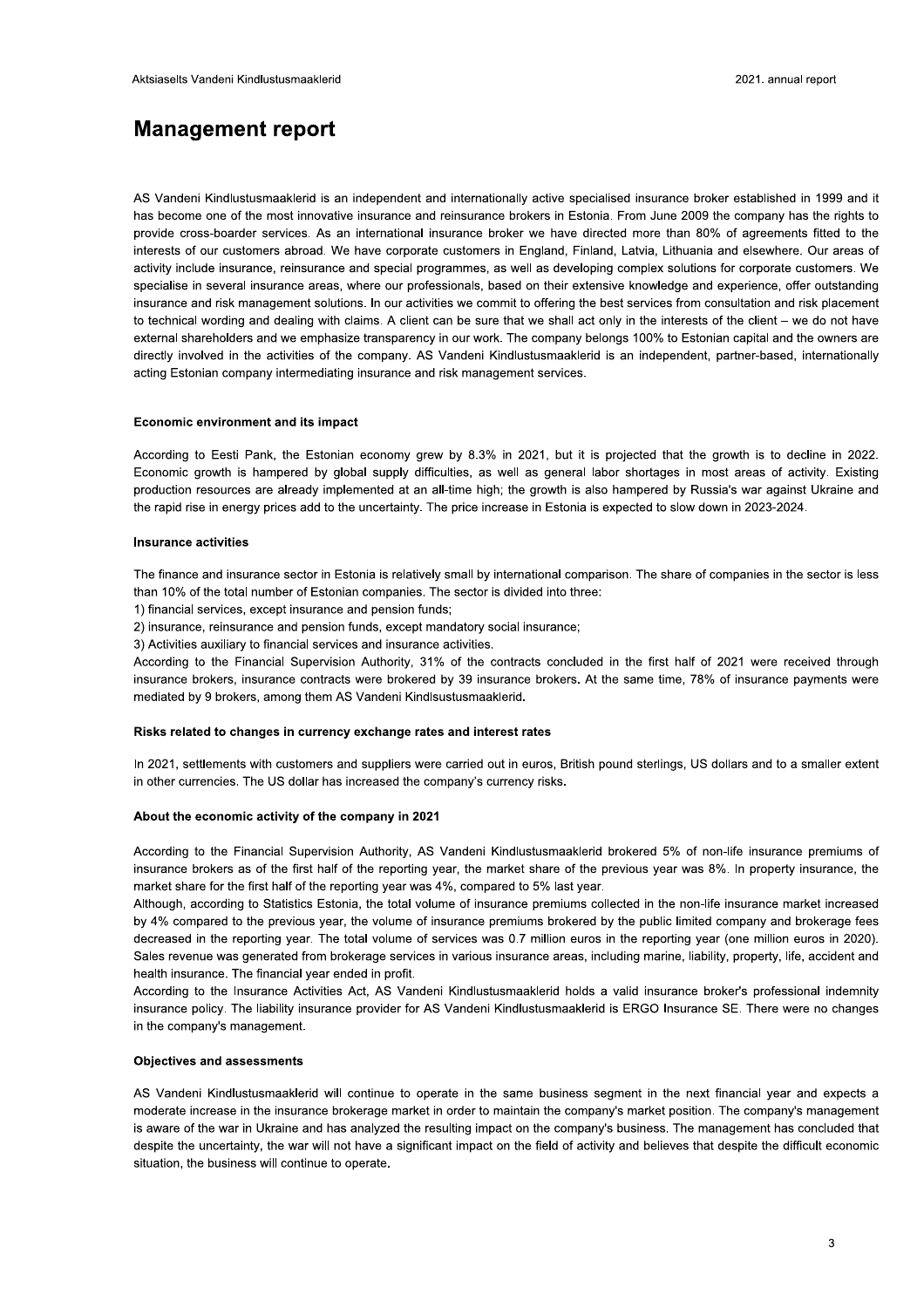## The annual accounts

# **Statement of financial position**

|                                     | 31.12.2021 | 31.12.2020 | <b>Note</b> |
|-------------------------------------|------------|------------|-------------|
| Assets                              |            |            |             |
| <b>Current assets</b>               |            |            |             |
| Cash and cash equivalents           | 468 069    | 518 238    | 2           |
| <b>Financial investments</b>        | 53 998     | 69749      | 3           |
| Receivables and prepayments         | 415 362    | 880 312    |             |
| Accounts receivable                 | 185 376    | 669 735    |             |
| Tax prepayments and receivables     | 929        | 1 1 3 0    | 4           |
| Loan receivables                    | 110 000    | 110 000    | 5           |
| Other receivables                   | 77 933     | 53 839     | 6           |
| Prepayments                         | 41 124     | 45 608     |             |
| <b>Total current assets</b>         | 937 429    | 1468299    |             |
| Non-current assets                  |            |            |             |
| <b>Financial investments</b>        | 100        | 100        | 7           |
| Receivables and prepayments         | 1469702    | 1494202    |             |
| Loan receivables                    | 1469702    | 1494202    | 5           |
| Property, plant and equipment       | 6 0 0 0    | 0          |             |
| <b>Total non-current assets</b>     | 1475802    | 1494302    |             |
| <b>Total assets</b>                 | 2 413 231  | 2962601    |             |
| Liabilities and equity              |            |            |             |
| Liabilities                         |            |            |             |
| <b>Current liabilities</b>          |            |            |             |
| Payables and prepayments            | 499 857    | 1 050 033  |             |
| Trade payables                      | 156 157    | 229 718    |             |
| Employee payables                   | 24 647     | 27 211     |             |
| Tax payables                        | 14 540     | 18 077     | 4           |
| Other payables                      | 67 761     | 8 0 6 5    |             |
| Deferred income                     | 26 558     | 0          |             |
| Other received prepayments          | 210 194    | 766 962    |             |
| <b>Total current liabilities</b>    | 499 857    | 1050033    |             |
| <b>Total liabilities</b>            | 499 857    | 1 050 033  |             |
| Equity                              |            |            |             |
| Issued capital                      | 63 900     | 63 900     |             |
| Statutory reserve capital           | 6 3 9 1    | 6 3 9 1    |             |
| Retained earnings (loss)            | 1 552 492  | 1 312 062  |             |
| Annual period profit (loss)         | 290 591    | 530 215    |             |
| <b>Total equity</b>                 | 1913374    | 1912 568   |             |
| <b>Total liabilities and equity</b> | 2 413 231  | 2962601    |             |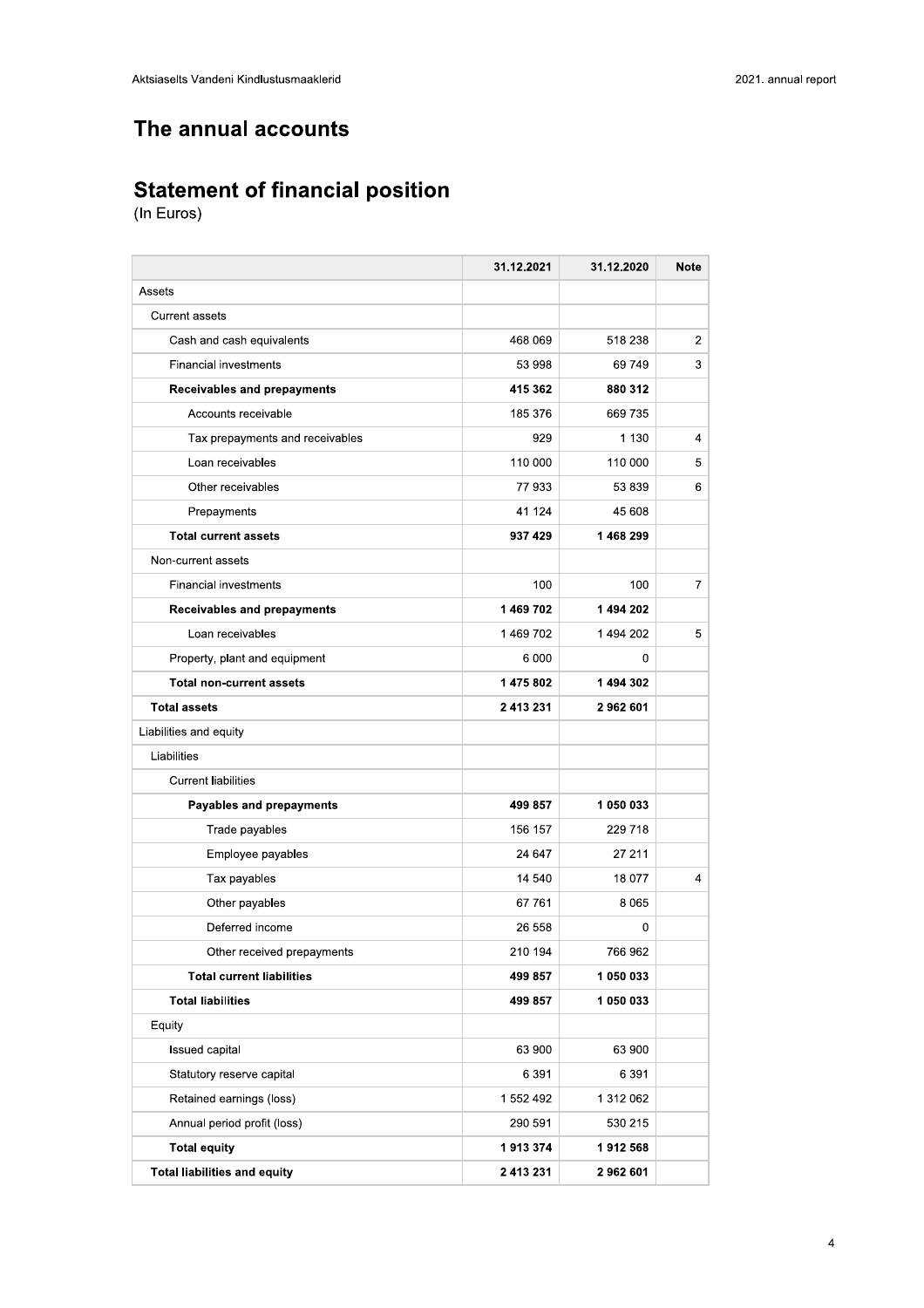### **Income statement**

|                                          | 2021         | 2020      | <b>Note</b>    |
|------------------------------------------|--------------|-----------|----------------|
| Revenue                                  | 718 655      | 1 001 666 | 8              |
| Other income                             | 6474         | 9 1 7 1   |                |
| Raw materials and consumables used       | $-29753$     | $-23.357$ |                |
| Other operating expense                  | $-145.583$   | $-145253$ |                |
| Employee expense                         | $-220726$    | $-226889$ | 9              |
| Significant impairment of current assets | $-441$       | $-3351$   |                |
| Other expense                            | $-2135$      | $-9054$   |                |
| <b>Operating profit (loss)</b>           | 326 491      | 602933    |                |
| Gain (loss) from financial investments   | $-15751$     | $-22857$  | $\overline{2}$ |
| Interest income                          | 27 687       | 15 168    |                |
| Interest expenses                        | $\mathbf{0}$ | $-191$    |                |
| Other financial income and expense       | $-662$       | $-1142$   |                |
| Profit (loss) before tax                 | 337 765      | 593 911   |                |
| Income tax expense                       | $-47$ 174    | $-63696$  |                |
| Annual period profit (loss)              | 290 591      | 530 215   |                |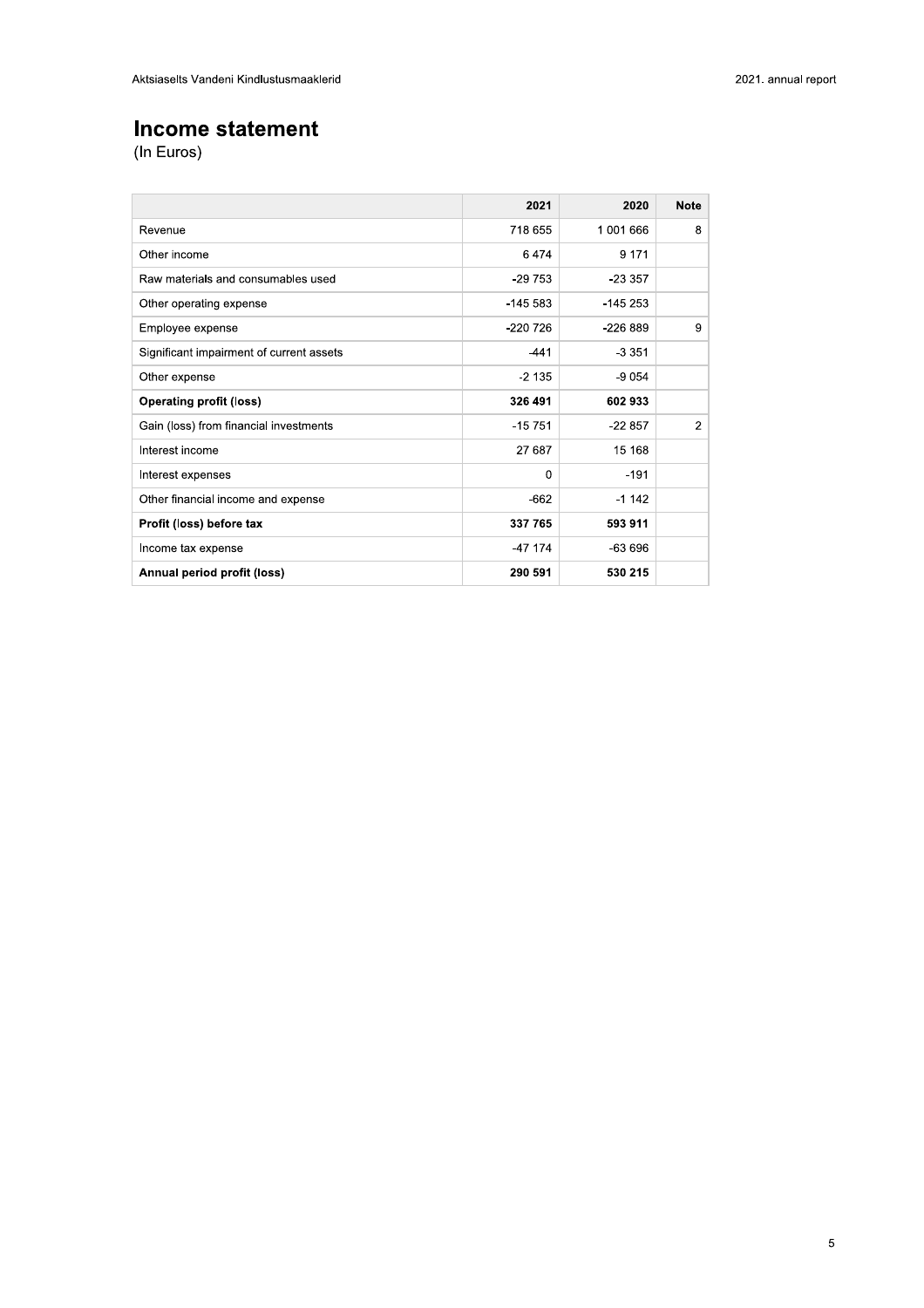### **Notes**

### **Note 1 Accounting policies**

### **General information**

The annual accounts of AS Vandeni Kindlustusmaaklerid includes the annual accounts of a small company in a condensed form, the objective of its preparation and publishing is to provide the information required by law about its financial condition and results. The preparation of the company's annual accounts has been based on Estonian financial reporting standard. The income statement has been prepared on the basis of income statement layout number 1 provided in Annex to the Accounting Act. The annual accounts have been presented in euros.

#### **Financial assets**

Cash, short-term financial investments, trade receivables and other short- and long-term receivables are considered financial assets. Financial liabilities are borrowings, accruals and other short- and long-term debt liabilities. Financial assets and liabilities are initially recorded in their acquisition cost, which is fair value of the amount paid for the financial asset or received for the liability. The initial acquisition cost includes all transaction costs directly related to the financial asset or liability. Financial assets are removed from the balance sheet when the company loses the right to the cash flows arising from the financial assets or when it transfers cash flows arising from assets and most of the risks and benefits related to financial assets to a third party. Financial liabilities are removed from the balance sheet when they are satisfied, terminated or expired.

#### **Cash and cash equivalents**

Cash in hand and at bank are recorded as cash and cash equivalents.

#### Foreign currency transactions and assets and liabilities denominated in a foreign currency

The reflection of foreign currency transactions has been based on the foreign exchange rates of the European Central Bank valid on the day of the transaction. The foreign currency assets and liabilities as of 31 December 2021 have been converted into euros on the basis of the foreign exchange rates of the European Central Bank valid on the balance sheet date.

#### **Financial investments**

Short-term financial investments into shares are recorded in the balance sheet on the basis of their fair value. The assessment of fair value is based on the market value of the financial investment on the balance sheet date.

#### Receivables and prepayments

Receivables and prepayments are recorded at the acquisition cost, which is fair value of the amount received for the financial asset. Receivables are removed from the balance sheet when the company loses the right to the cash flows arising from the receivables and prepayments or when it transfers cash flows arising from assets and most of the related risks and benefits to a third party. Trade receivables are recorded in the balance sheet at adjusted acquisition cost. Accounts receivable are recorded in the balance sheet on the basis of amounts likely to be received. In doing so, the accounts receivable from each client are assessed separately, taking into account the known information about the client's solvency. Doubtful receivables are recorded in other operating expenses. The receipt of doubtful receivables that have been previously written-down is reflected as a reduction in the cost of doubtful receivables.

#### Plant, property and equipment and intangible assets

A work of art exhibited as an interior element is recorded as an item of property, plant and equipment at its original acquisition cost and depreciation is not taken into account.

#### Leases

Operating lease payments are recognized as an expense during the lease term.

#### **Financial liabilities**

All financial liabilities (trade payables, borrowings, accruals and other short- and long-term debt liabilities) are initially recorded at their acquisition cost. The adjusted acquisition cost of short-term financial liabilities is generally equal to their nominal value, therefore, short-term financial liabilities are reflected in the amount payable in the balance sheet. A financial liability is classified as short-term if its term of payment is 12 months of the balance sheet date; or the company does not have an unconditional right to postpone the payment of liability more than 12 months of the balance sheet date. Liabilities with the due date of more than one year of the balance sheet date are reflected as long-term liabilities in the balance sheet. Also, such loan liabilities are reflected as short-term, which the lender had the right to reclaim on the balance sheet date due to violation of the terms and conditions established in the loan agreement.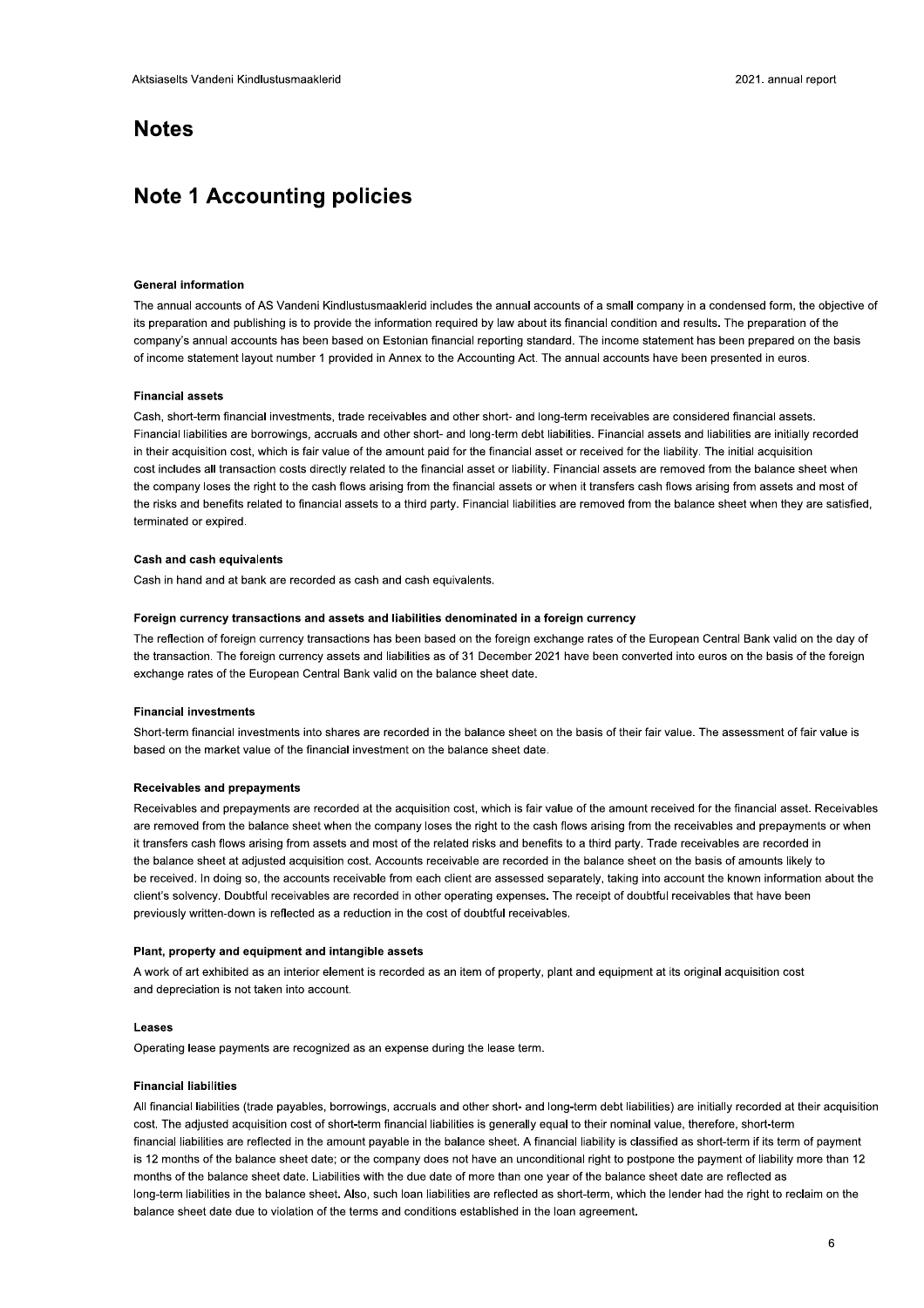### Provisions and contingent liabilities

Appropriations are reflected if the company had a legal liability or liability generated by its activities that has occurred before the balance sheet date, the realisation of the appropriation in the form of outflow of resources is probable and the amount of the appropriation can be determined reliably. The expenses related to the realisation of the appropriation are assessed as at the balance sheet date and the amount of the appropriation is assessed again at every balance sheet date.

#### **Revenue recognition**

The sales revenue of the company consists of insurance mediation fees and other revenue received from insurance activity. Revenue is reflected on the basis of instalments of concluded insurance contracts. Revenue from other services is reflected after the provision of the service.

#### **Taxation**

In accordance with the legislation applicable in Estonia, the corporate profits are not taxed, which is why there are no receivables or liabilities for deferred income taxes. Instead of profits, dividends paid from retained profits are taxed. Corporate income tax, which accompanies the payment of dividends, is recorded as income tax expense in the income statement in the same period as dividends are declared, regardless of the period for which they were announced or when they are actually paid.

#### **Related parties**

In accordance with the legislation applicable in Estonia, the corporate profits are not taxed, which is why there are no receivables or liabilities for deferred income taxes. Instead of profits, dividends paid from retained profits are taxed. Corporate income tax, which accompanies the payment of dividends, is recorded as income tax expense in the income statement in the same period as dividends are declared, regardless of the period for which they were announced or when they are actually paid.

### **Note 2 Cash and cash equivalents**

(In Euros)

|                                 | 31.12.2021 | 31.12.2020 |
|---------------------------------|------------|------------|
| Bank accounts customers' cash   | 320 156    | 381757     |
| Bank accounts other             | 147 913    | 136 481    |
| Total cash and cash equivalents | 468 069    | 518 238    |

Cash paid by customers that is transferred to insurance undertakings is reflected on the row "Bank accounts customers' cash". In accordance to the Insurance Activities Act the insurance broker is not allowed to use the resources on the aforementioned account in its economic activity, these do not form a part of the bankruptcy estate of an intermediary and a claim for payment shall not be made thereon against the insurance broker in execution proceedings.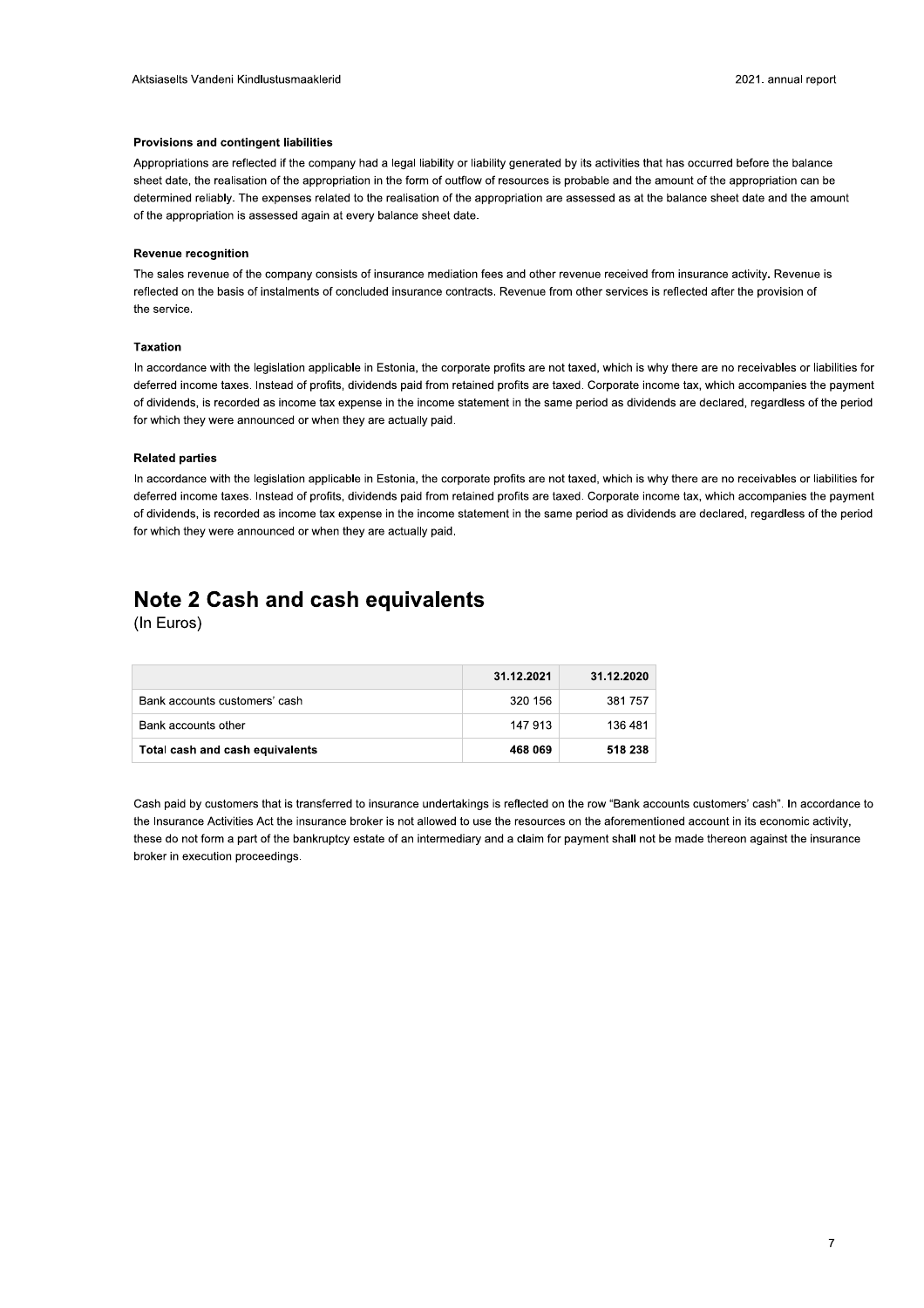# **Note 3 Current financial investments**

(In Euros)

|                                                   |               | Total    |
|---------------------------------------------------|---------------|----------|
|                                                   | <b>Shares</b> |          |
| 31.12.2019                                        | 92 606        | 92 606   |
| Profit (loss) from<br>disposal and<br>revaluation | $-15031$      | $-15031$ |
| Other                                             | -7826         | $-7826$  |
| 31.12.2020                                        | 69 749        | 69 749   |
| Carried at fair value                             | 69749         | 69749    |
| Profit (loss) from<br>disposal and<br>revaluation | $-21570$      | $-21570$ |
| Other                                             | 5819          | 5819     |
| 31.12.2021                                        | 53 998        | 53 998   |
| Carried at fair value                             | 53 998        | 53 998   |

# Note 4 Tax prepayments and liabilities

|                                           | 31.12.2021         |                        | 31.12.2020         |                        |
|-------------------------------------------|--------------------|------------------------|--------------------|------------------------|
|                                           | Tax<br>prepayments | <b>Tax liabilities</b> | Tax<br>prepayments | <b>Tax liabilities</b> |
| Corporate income tax                      | 0                  | 5 2 5 1                | 0                  | 10 000                 |
| Personal income tax                       | $\mathbf{0}$       | 4 4 9 8                | 0                  | 2 740                  |
| Fringe benefit income tax                 | 0                  | 440                    | 0                  | 22                     |
| Social tax                                | 0                  | 3851                   | 0                  | 4 702                  |
| Contributions to mandatory funded pension | 0                  | 221                    | $\mathbf 0$        | 272                    |
| Unemployment insurance tax                | 0                  | 279                    | 0                  | 341                    |
| Prepayment account balance                | 929                |                        | 1 1 3 0            |                        |
| Total tax prepayments and liabilities     | 929                | 14 540                 | 1 1 3 0            | 18 077                 |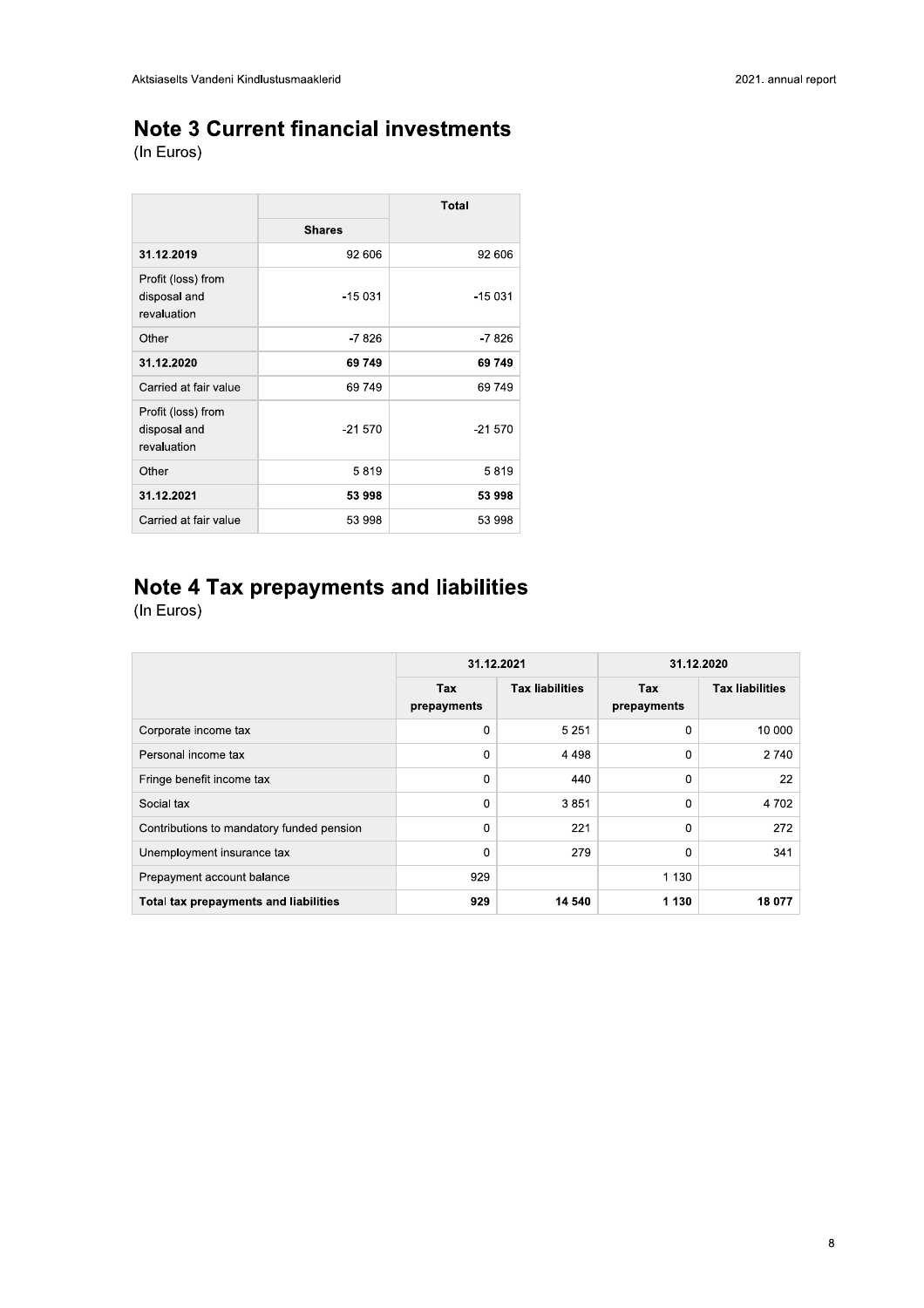# **Note 5 Loan receivables**

(In Euros)

| 31.12.2021 | Allocation by remaining maturity |               | <b>Note</b> |
|------------|----------------------------------|---------------|-------------|
|            | Within 12 months                 | $1 - 5$ years |             |
| 1469702    | 0                                | 1469702       | 10          |
| 107 000    | 107 000                          | 0             |             |
| 3 0 0 0    | 3 0 0 0                          | 0             |             |
| 1 579 702  | 110 000                          | 1469702       |             |
|            |                                  |               |             |
|            |                                  |               |             |

|                  | 31.12.2020 | Allocation by remaining maturity |               | <b>Note</b> |
|------------------|------------|----------------------------------|---------------|-------------|
|                  |            | Within 12 months                 | $1 - 5$ years |             |
| Companies        | 1494202    | 0                                | 1494202       | 10          |
| Companies        | 107 000    | 107 000                          | 0             |             |
| <b>Others</b>    | 3 0 0 0    | 3 0 0 0                          | 0             |             |
| Loan receivables | 1 604 202  | 110 000                          | 1494 202      |             |

# **Note 6 Other receivables**

|                                   | 31.12.2021 | Allocation by remaining maturity |               | <b>Note</b>  |    |
|-----------------------------------|------------|----------------------------------|---------------|--------------|----|
|                                   |            | Within 12 months                 | $1 - 5$ years | Over 5 years |    |
| Interest receivables              | 55 405     | 55 405                           | $\mathbf 0$   | $\Omega$     |    |
| Companies                         | 13 010     | 13 010                           | $\Omega$      | $\Omega$     |    |
| Companies                         | 42 395     | 42 3 95                          | $\Omega$      | $\mathbf 0$  | 10 |
| Accrued income                    | 22 5 28    | 22 5 28                          | $\Omega$      | $\Omega$     |    |
| Others                            | 22 5 28    | 22 5 28                          | $\Omega$      | $\Omega$     | 10 |
| <b>Total other</b><br>receivables | 77933      | 77933                            | 0             | $\mathbf{0}$ |    |

|                                   | 31.12.2020 | Allocation by remaining maturity |               | <b>Note</b>  |    |
|-----------------------------------|------------|----------------------------------|---------------|--------------|----|
|                                   |            | Within 12 months                 | $1 - 5$ years | Over 5 years |    |
| Interest receivables              | 27 747     | 27 747                           | 0             | 0            |    |
| Companies                         | 1462       | 1462                             | 0             | 0            |    |
| Companies                         | 26 285     | 26 285                           | 0             | 0            | 10 |
| Accrued income                    | 26 093     | 26 093                           | $\mathbf{0}$  | 0            |    |
| <b>Others</b>                     | 26 093     | 26 093                           | $\mathbf 0$   | 0            |    |
| <b>Total other</b><br>receivables | 53 840     | 53 840                           | 0             | 0            |    |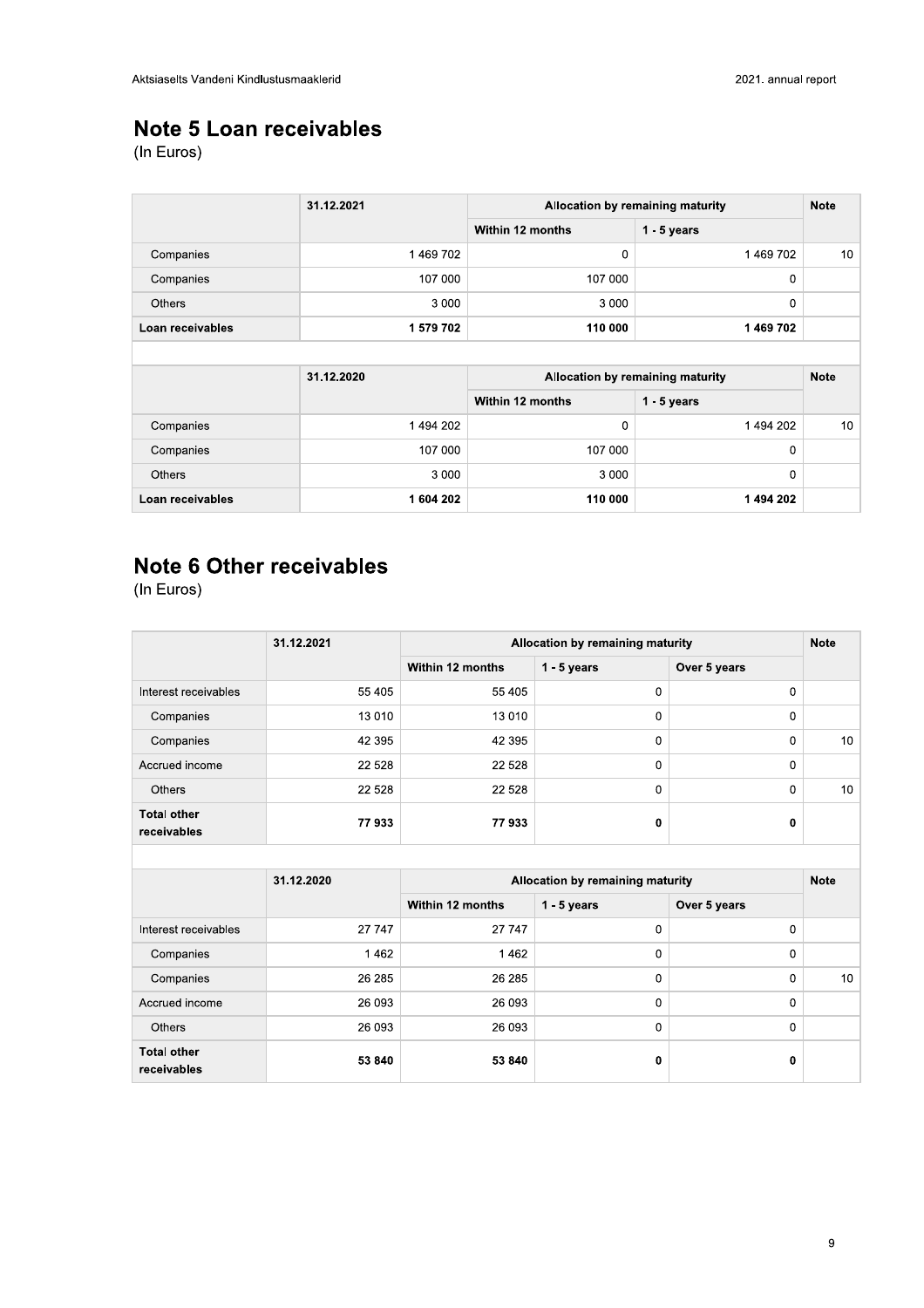# Note 7 Long-term financial investments

(In Euros)

|            |               | Total |
|------------|---------------|-------|
|            | <b>Shares</b> |       |
| 31.12.2019 | 100           | 100   |
| 31.12.2020 | 100           | 100   |
|            |               |       |
|            |               | Total |
|            | <b>Shares</b> |       |
| 31.12.2020 | 100           | 100   |
| 31.12.2021 | 100           | 100   |

### **Note 8 Net sales**

|                                           | 2021        | 2020    |
|-------------------------------------------|-------------|---------|
| Net sales by geographical location        |             |         |
| Net sales in European Union               |             |         |
| Estonia                                   | 235 070     | 280 198 |
| Luxembourg                                | 25 068      | 0       |
| Latvia                                    | 21 355      | 22 045  |
| Germany                                   | 17 655      | 17 154  |
| Finland                                   | 3436        | 1530    |
| Denmark                                   | 1 0 0 0     | 0       |
| France                                    | 1 0 0 0     | 0       |
| Lithuania                                 | $\mathbf 0$ | 369     |
| Total net sales in European Union         | 304 584     | 321 296 |
| Net sales outside of European Union       |             |         |
| Norway                                    | 367 384     | 505 436 |
| United Kingdom                            | 41814       | 27 390  |
| United States of America                  | 3 1 9 1     | 147 544 |
| Switzerland                               | 1682        | 0       |
| Total net sales outside of European Union | 414 071     | 680 370 |
| <b>Total net sales</b>                    | 718 655     | 1001666 |
| Net sales by operating activities         |             |         |
| Insurance brokerage activity              | 718 655     | 989 669 |
| Services                                  | 0           | 11 997  |
| <b>Total net sales</b>                    | 718 655     | 1001666 |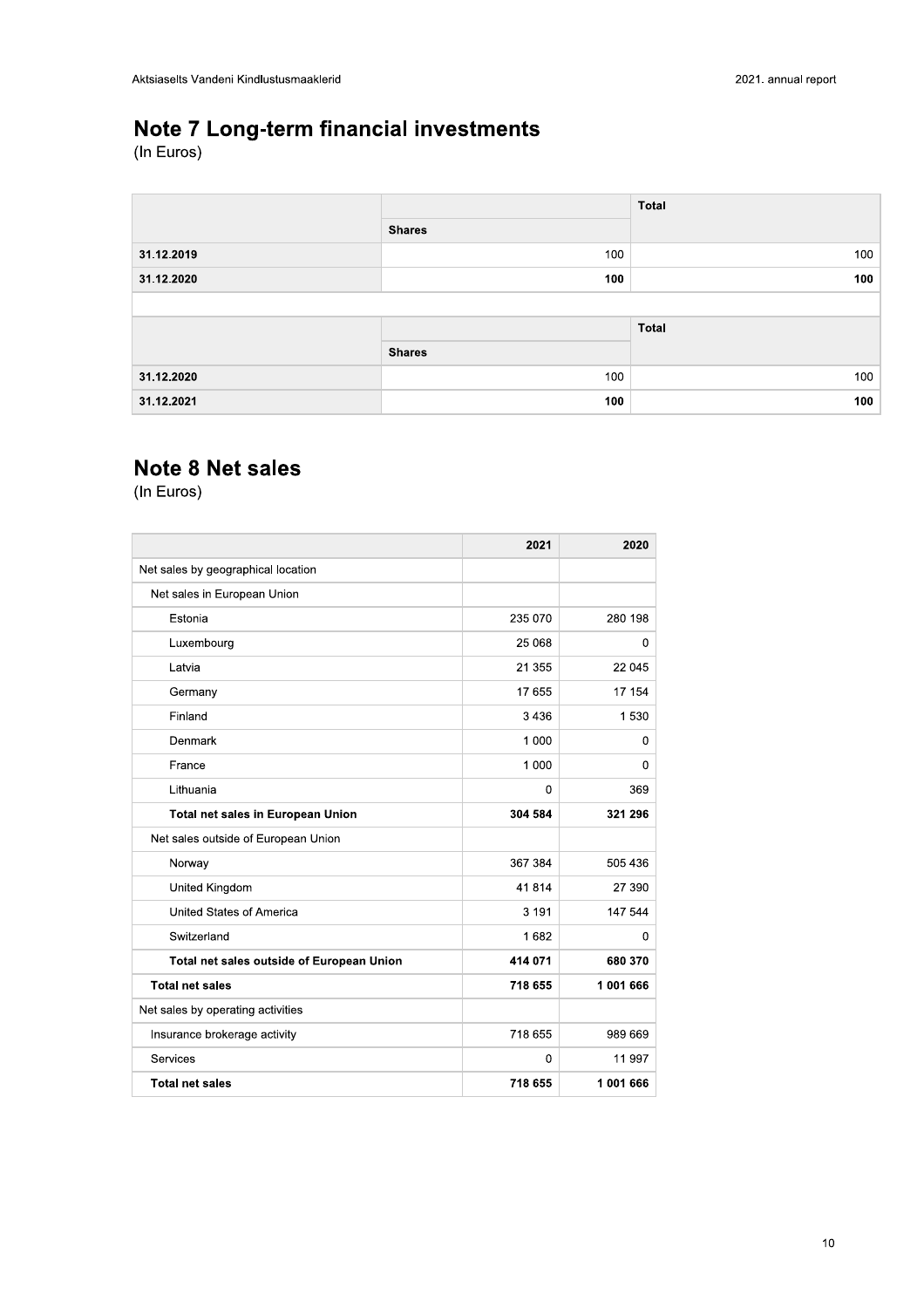| Aktsiaselts Vandeni Kindlustusmaaklerid                   |          |         |
|-----------------------------------------------------------|----------|---------|
| Note 9 Labor expense                                      |          |         |
| (In Euros)                                                |          |         |
|                                                           |          |         |
|                                                           | 2021     | 2020    |
| Wage and salary expense                                   | 164 967  | 169 573 |
| Social security taxes                                     | 55 759   | 57 316  |
| Others expense                                            | $\Omega$ | 89      |
|                                                           |          |         |
| <b>Total labor expense</b>                                | 220 726  | 226 978 |
| Average number of employees in full time equivalent units | 5        | 5       |
| Average number of employees by types of employment:       |          |         |

| Average number of employees in full time equivalent units                                                                                     | 5          | 5          |
|-----------------------------------------------------------------------------------------------------------------------------------------------|------------|------------|
| Average number of employees by types of employment:                                                                                           |            |            |
| Person employed under employment contract                                                                                                     | 5          |            |
| <b>Note 10 Related parties</b><br>(In Euros)<br>Related party balances according to groups                                                    |            |            |
| <b>SHORT TERM</b>                                                                                                                             | 31.12.2021 | 31.12.2020 |
| Receivables and prepayments                                                                                                                   |            |            |
|                                                                                                                                               |            |            |
| Management and higher supervisory body and<br>individuals with material ownership interest and<br>material influence of management and higher | 64 425     | 36 055     |

| <b>LONG TERM</b>                                                                                                                              | 31.12.2021 | 31.12.2020 |
|-----------------------------------------------------------------------------------------------------------------------------------------------|------------|------------|
| Receivables and prepayments                                                                                                                   |            |            |
| Management and higher supervisory body and<br>individuals with material ownership interest and<br>material influence of management and higher | 1469702    | 1 494 202  |
| Total receivables and prepayments                                                                                                             | 1 469 702  | 1494202    |

| <b>GIVEN LOANS</b>                                                                                                                                  | 31.12.2019 | Given loans | Given loans<br>repayments | 31.12.2020 | Interest accrued<br>for period |
|-----------------------------------------------------------------------------------------------------------------------------------------------------|------------|-------------|---------------------------|------------|--------------------------------|
| Management and higher<br>supervisory body and individuals<br>with material ownership interest<br>and material influence of<br>management and higher | 1 372 550  | 226 652     | 105 000                   | 1 494 202  | 13 695                         |
| <b>Total given loans</b>                                                                                                                            | 1 372 550  | 226 652     | 105 000                   | 1494202    | 13 695                         |

| <b>GIVEN LOANS</b>                                                                                                                                  | 31.12.2020 | Given Ioans | Given Ioans<br>repayments | 31.12.2021 | Interest accrued<br>for period |
|-----------------------------------------------------------------------------------------------------------------------------------------------------|------------|-------------|---------------------------|------------|--------------------------------|
| Management and higher<br>supervisory body and individuals<br>with material ownership interest<br>and material influence of<br>management and higher | 1494202    | 85 000      | 60 500                    | 1469702    | 16 110                         |
| <b>Total given loans</b>                                                                                                                            | 1494202    | 85 000      | 60 500                    | 1469702    | 16 110                         |